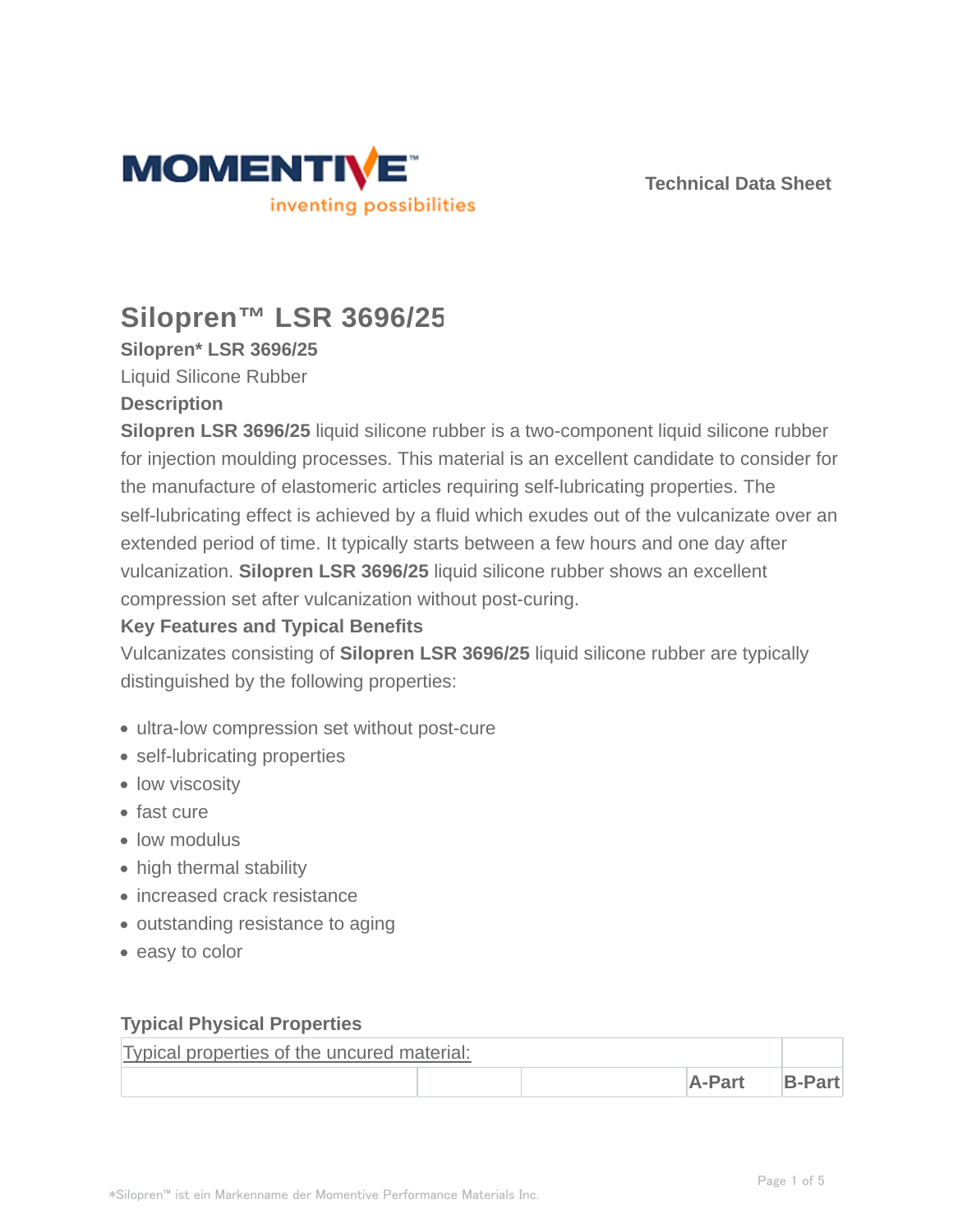| Appearance                                                                                                                                |                |                      | whitish           | whitish      |  |
|-------------------------------------------------------------------------------------------------------------------------------------------|----------------|----------------------|-------------------|--------------|--|
| <b>Fluid Content</b>                                                                                                                      |                | $\frac{0}{0}$        | 6                 | 6            |  |
| Viscosity gamma= $10s^{-1}$ at 20 $^{\circ}$ C                                                                                            | DIN 53 018 Pas |                      | 270               | 300          |  |
| The pot-life of the mixture of the two components (closed vessel) at 20 degrees                                                           |                |                      |                   |              |  |
| Celsius is three days. Increased temperatures reduce the pot-life.                                                                        |                |                      |                   |              |  |
| Typical properties of Silopren LSR 3696/25 liquid silicone rubber:<br>Mixing ratio of components A:B=1:1. Vulcanization: 10 min. at 175°C |                |                      |                   |              |  |
| Density                                                                                                                                   |                | DIN 53 479 A         | g/cm <sup>3</sup> | 1.08         |  |
| <b>Hardness</b>                                                                                                                           |                | <b>DIN 53 505</b>    | Shore A           | 24           |  |
| Modulus 50%                                                                                                                               |                | DIN 53 504 S2        | N/mm <sup>2</sup> | 0.3          |  |
| Modulus 100%                                                                                                                              |                | <b>DIN 53 504 S2</b> | $N/mm^2$          | 0.5          |  |
| Modulus 200%                                                                                                                              |                | <b>DIN 53 504 S2</b> | N/mm <sup>2</sup> | $\mathbf{1}$ |  |
| Modulus 300%                                                                                                                              |                | <b>DIN 53 504 S2</b> | N/mm <sup>2</sup> | 1.5          |  |
| Tensile strength                                                                                                                          |                | <b>DIN 53 504 S2</b> | N/mm <sup>2</sup> | 6.5          |  |
| Elongation at break                                                                                                                       |                | <b>DIN 53 504 S2</b> | $\frac{0}{0}$     | 710          |  |
| Tear strength                                                                                                                             |                | ASTM D 624 die B     | N/mm              | 12           |  |
| Compression set (22h/175°C)                                                                                                               |                | <b>DIN ISO 815</b>   | $\frac{0}{0}$     | 19           |  |

Typical data are average data and are not to be used as or to develop product specifications.

## **Potential Applications**

Because of the outstanding properties, **Silopren LSR 3696/25** liquid silicone rubber is an excellent candidate to consider for use in wire harness applications for the following elastomeric articles:

- cable seals
- mat seals
- grommets
- gaskets
- plug seals

## **Processing Considerations:**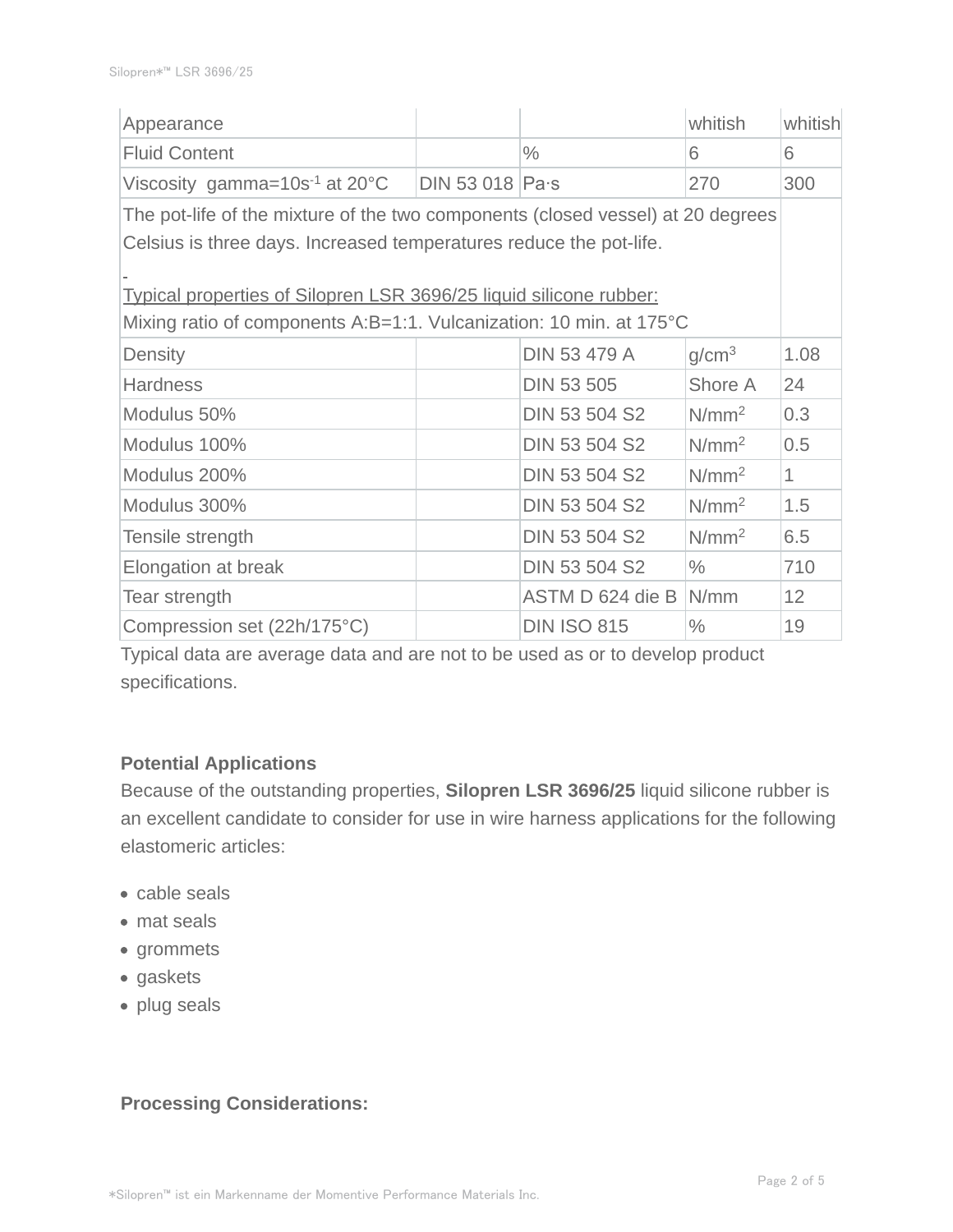Ready-to-use mixtures (of the components A and B) are typically fed directly to the injection-molding machine from the original drums by means of a metering and mixing unit. The mixture, consisting of the two components in the ratio 1:1, is injected into the heated mold. At mold temperatures of 170-230 degrees Celsius, the addition-curable silicone rubber usually cures within a few seconds. The curing process does not generate splitting products. High curing speed and easy demolding can help enable fully automated production of large numbers of articles in short cycle times. **Silopren LSR 3696/25** liquid silicone rubber contains 6 percent of a special silicone fluid, which migrates to the surface of the molded part over time and provides a self-lubricating effect. This process, however, is affected by several factors, which are specific for each part and depend upon:

- ratio of volume to surface area
- type and concentration of pigment added
- storage time and temperature during storage

**Silopren LSR 3696/25** liquid silicone rubber should only be used for the production of technical articles. For further information please contact Momentive Performance Materials Inc.

## **Packaging:**

**Silopren LSR 3696/25** liquid silicone rubber is available in 2x20kg pail kits and 2x200kg drum kits.

#### **Patent Status**

Nothing contained herein shall be construed to imply the nonexistence of any relevant patents or to constitute the permission, inducement or recommendation to practice any invention covered by any patent, without authority from the owner of the patent.

## **Product Safety, Handling and Storage**

Customers should review the latest Safety Data Sheet (SDS) and label for product safety information, safe handling instructions, personal protective equipment if necessary, emergency service contact information, and any special storage conditions required for safety. Momentive Performance Materials (MPM) maintains an aroundthe-clock emergency service for its products. SDS are available at www.momentive.com or, upon request, from any MPM representative. For product storage and handling procedures to maintain the product quality within our stated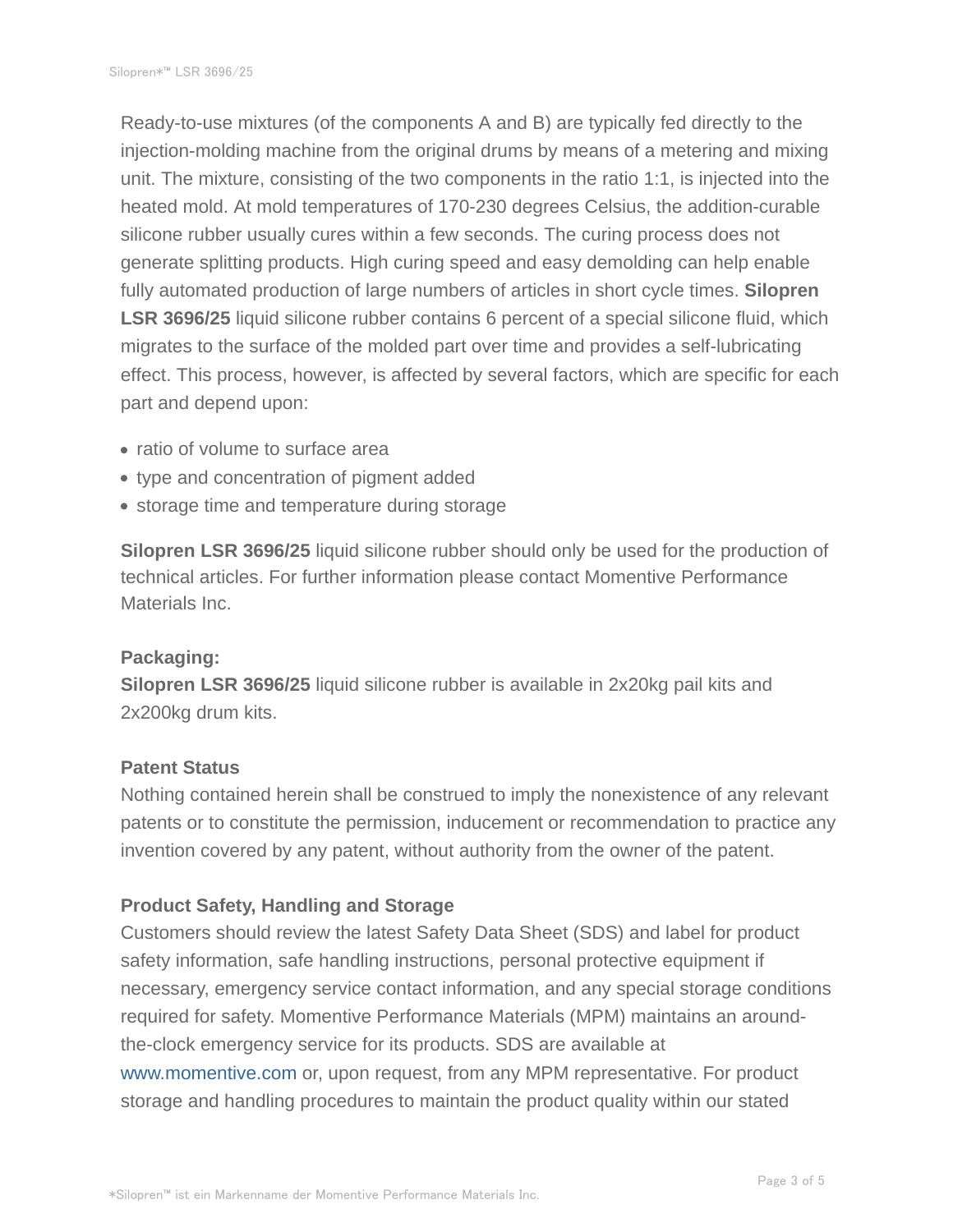specifications, please review Certificates of Analysis, which are available in the Order Center. Use of other materials in conjunction with MPM products (for example, primers) may require additional precautions. Please review and follow the safety information provided by the manufacturer of such other materials.

#### **Limitations**

Customers must evaluate Momentive Performance Materials products and make their own determination as to fitness of use in their particular applications.

# **Contact Information** Email commercial.services@momentive.com

## **Telephone**

| <b>Americas</b>      | <b>Latin America</b> | <b>EMEAI- Europe, Middle</b><br>East, Africa & India | <b>ASIA PACIFIC</b> |
|----------------------|----------------------|------------------------------------------------------|---------------------|
| +1 800 295 2392      | <b>Brazil</b>        | <b>Europe</b>                                        | China               |
| Toll free*           | +55 11 4534 9650     | +390510924300                                        | 800 820 0202        |
| +704 805 6946        | <b>Direct Number</b> | Direct number                                        | Toll free           |
| <b>Direct Number</b> |                      |                                                      | +86 21 3860 4892    |
|                      |                      |                                                      | Direct number       |
| *All American        | <b>Mexico</b>        | India, Middle East &                                 | Japan               |
| countries            | +52 55 2169 7670     | <b>Africa</b>                                        | +81 3 5544 3111     |
|                      | <b>Direct Number</b> | + 91 44 71212207                                     | Direct number       |
|                      |                      | Direct number*                                       |                     |
|                      |                      | *All Middle Eastern                                  | <b>Korea</b>        |
|                      |                      | countries, Africa, India,                            | +82 2 6201 4600     |

For literature and technical assistance, visit our website at: www.momentive.com

#### **DISCLAIMER:**

## **THE MATERIALS, PRODUCTS AND SERVICES OF MOMENTIVE PERFORMANCE MATERIALS INC. AND ITS SUBSIDIARIES AND AFFILIATES (COLLECTIVELY**